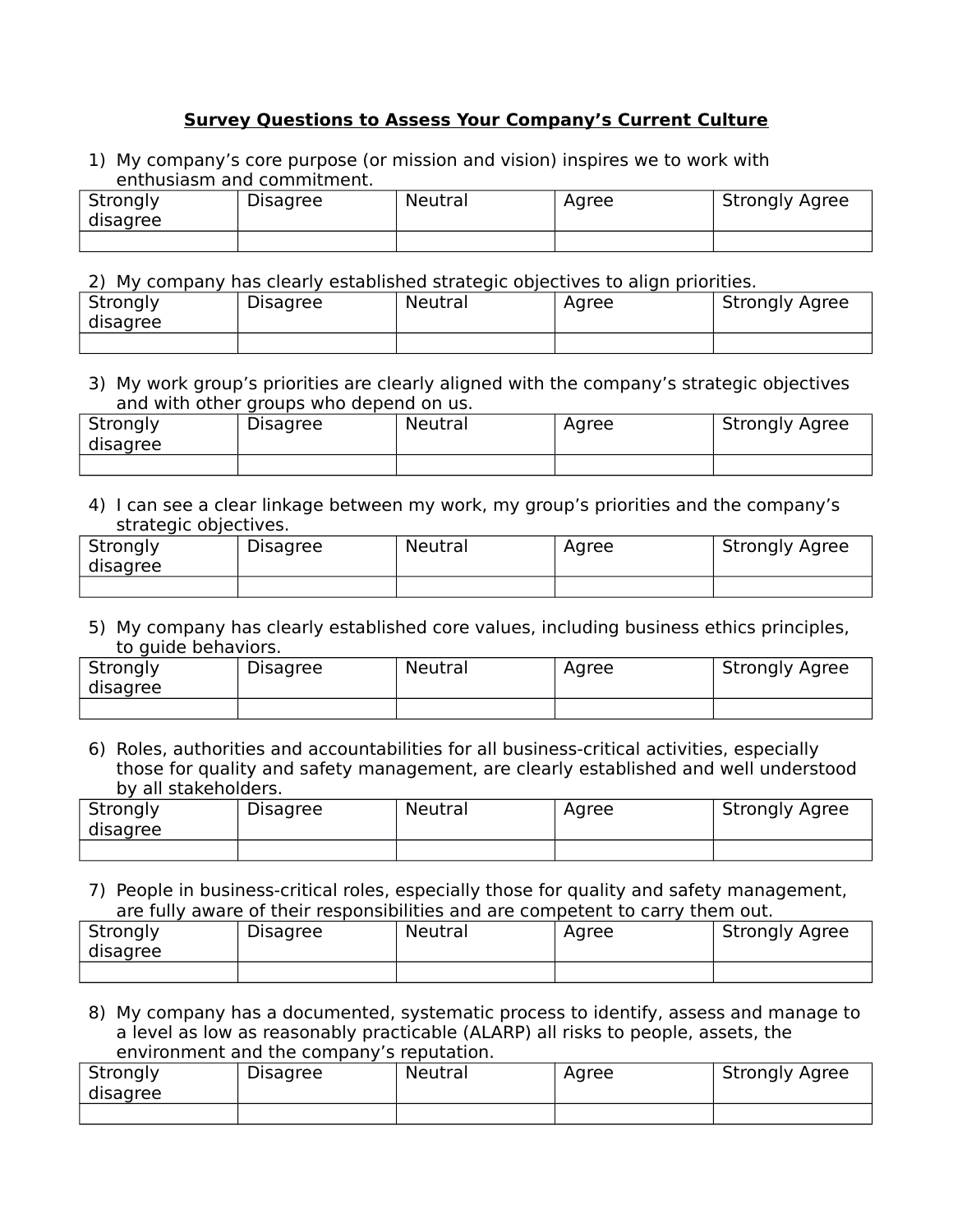9) There are sufficient people in my company who have been trained on incident management, including reporting, investigation, root causal analysis and corrective actions.

| Strongly<br>disagree | <b>Disagree</b> | Neutral | Agree | <b>Strongly Agree</b> |
|----------------------|-----------------|---------|-------|-----------------------|
|                      |                 |         |       |                       |

## 10) I am well informed of the risks in my work and the way my company and I are supposed to manage them.

| Strongly<br>disagree | <b>Disagree</b> | Neutral | Agree | <b>Strongly Agree</b> |
|----------------------|-----------------|---------|-------|-----------------------|
|                      |                 |         |       |                       |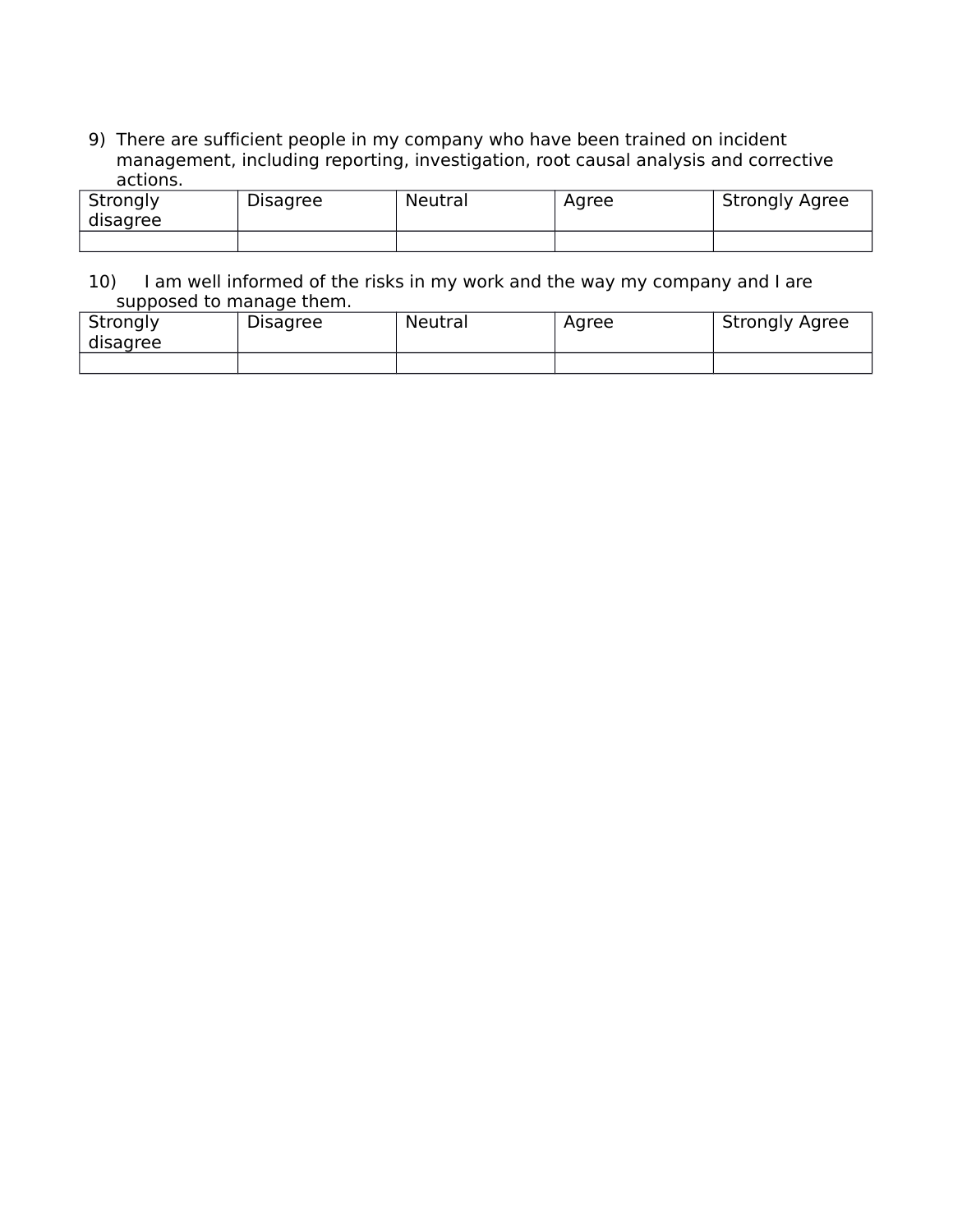#### 11) I do a risk assessment before starting any task.

| Strongly<br>disagree | Disagree | Neutral | Agree | <b>Strongly Agree</b> |
|----------------------|----------|---------|-------|-----------------------|
|                      |          |         |       |                       |

## 12) I worry about whether I am recognizing all the risks and managing them appropriately.

| Strongly<br>disagree | <b>Disagree</b> | Neutral | Agree | <b>Strongly Agree</b> |
|----------------------|-----------------|---------|-------|-----------------------|
|                      |                 |         |       |                       |

# 13) Work stresses are at a tolerable level and I am able to fully focus on the task at hand and be mindful of risks and any abnormal events as they arise during my work.

| Strongly<br>disagree | <b>Disagree</b> | Neutral | Agree | <b>Strongly Agree</b> |
|----------------------|-----------------|---------|-------|-----------------------|
|                      |                 |         |       |                       |

## 14) Business-critical activities are closely monitored and managed to assure that they fully meet customer expectations.

| Strongly<br>disagree | <b>Disagree</b> | <b>Neutral</b> | Agree | <b>Strongly Agree</b> |  |  |
|----------------------|-----------------|----------------|-------|-----------------------|--|--|
|                      |                 |                |       |                       |  |  |

#### 15) I feel a deep sense of personal responsibility for all the things I commit to do. I expect to be held accountable if I fail to do what I promise.

| Strongly<br>disagree | <b>Disagree</b> | Neutral | Agree | <b>Strongly Agree</b> |
|----------------------|-----------------|---------|-------|-----------------------|
|                      |                 |         |       |                       |

16) If people in my group fail to do what they promise, they will at least be held accountable for an after-action review to determine what will be done to prevent repeated shortcomings, and may suffer consequences in pay and/or promotion potential.

| Strongly<br>disagree | <b>Disagree</b> | Neutral | Agree | <b>Strongly Agree</b> |
|----------------------|-----------------|---------|-------|-----------------------|
|                      |                 |         |       |                       |

17) I have frequent one-to-one discussions with my supervisor to discuss how my goals align with the group and company goals, my performance toward those goals and my personal development plan.

| Strongly<br>disagree | Disagree | Neutral | Aaree | <b>Strongly Agree</b> |
|----------------------|----------|---------|-------|-----------------------|
|                      |          |         |       |                       |

## 18) My supervisor is helping me achieve my full potential by providing ongoing coaching to improve my performance and recognition for my successes.

| Strongly<br>disagree | <b>Disagree</b> | <b>Neutral</b> | Agree | <b>Strongly Agree</b> |
|----------------------|-----------------|----------------|-------|-----------------------|
|                      |                 |                |       |                       |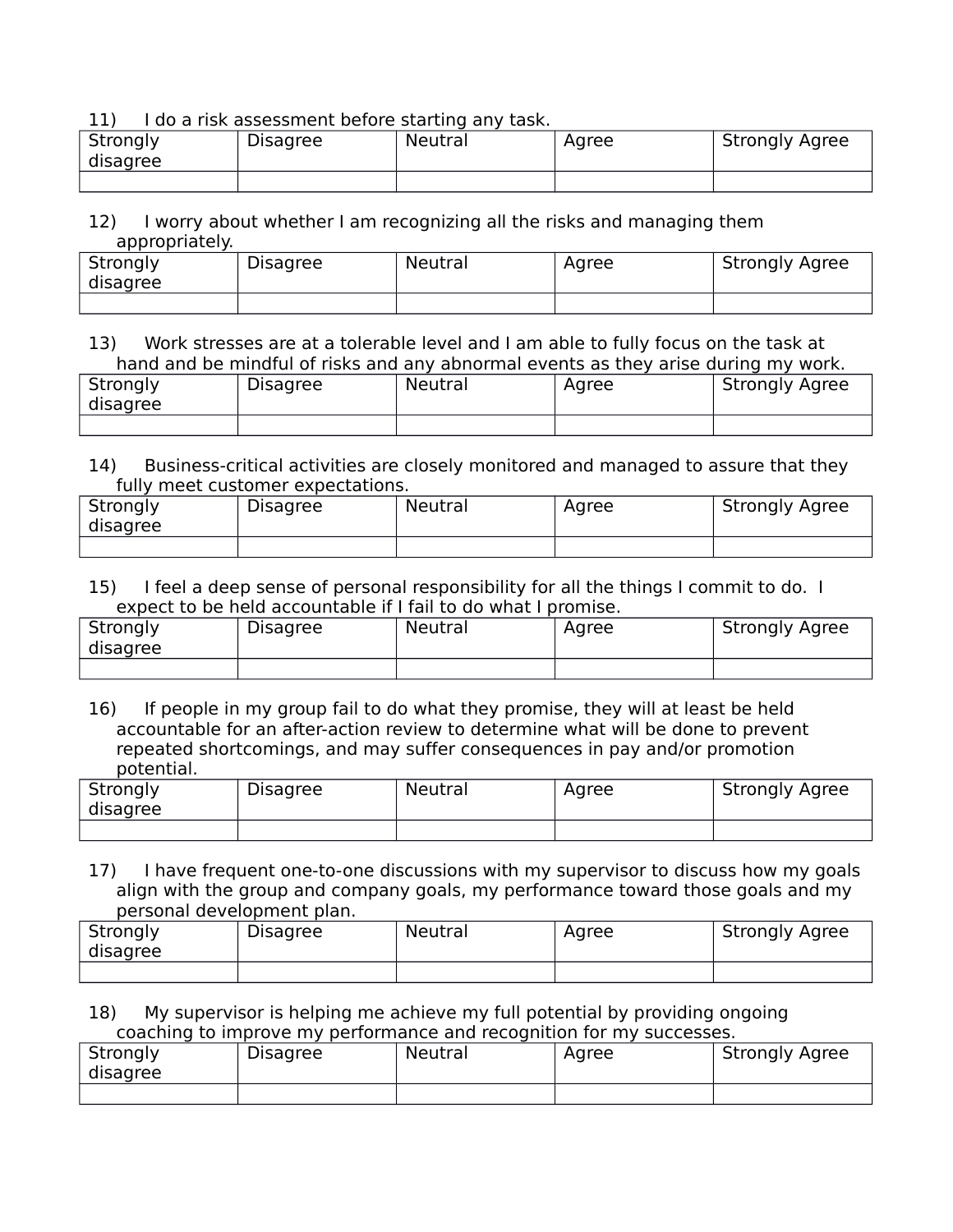19) All managers know what is happening in our organization and where all the problems are – the workforce knows exactly what our managers expect – there are no mixed messages.

| Strongly<br>disagree | <b>Disagree</b> | <b>Neutral</b> | Agree | <b>Strongly Agree</b> |
|----------------------|-----------------|----------------|-------|-----------------------|
|                      |                 |                |       |                       |

20) Because managers and workers are aligned and show two-way trust there is less need for bureaucracy, audits and supervision, so workload is decreasing.

| Strongly<br>disagree | <b>Disagree</b> | Neutral | Agree | <b>Strongly Agree</b> |
|----------------------|-----------------|---------|-------|-----------------------|
|                      |                 |         |       |                       |

#### 21) Everyone in my work group collaborates with each other and with stakeholders in other groups to meet internal and external customer expectations.

| Strongly<br>disagree | <b>Disagree</b> | <b>Neutral</b> | Agree | <b>Strongly Agree</b> |
|----------------------|-----------------|----------------|-------|-----------------------|
|                      |                 |                |       |                       |

## 22) I can report an incident without fear of disciplinary action unless I have been reckless or willfully negligent.

| Strongly<br>disagree | <b>Disagree</b> | Neutral | Agree | <b>Strongly Agree</b> |
|----------------------|-----------------|---------|-------|-----------------------|
|                      |                 |         |       |                       |

## 23) My company has a documented process for determining whether disciplinary action is appropriate for those involved in incidents or accidents.

| Strongly<br>disagree | <b>Disagree</b> | <b>Neutral</b> | Agree | <b>Strongly Agree</b> |
|----------------------|-----------------|----------------|-------|-----------------------|
|                      |                 |                |       |                       |

## 24) I feel free to speak my mind about risks without fear of negative consequences.

| Strongly<br>disagree | <b>Disagree</b> | Neutral | Agree | <b>Strongly Agree</b> |
|----------------------|-----------------|---------|-------|-----------------------|
|                      |                 |         |       |                       |

## 25) My company has an easy-to-use system for reporting incidents.

| Strongly<br>disagree | <b>Disagree</b> | Neutral | Agree | <b>Strongly Agree</b> |
|----------------------|-----------------|---------|-------|-----------------------|
|                      |                 |         |       |                       |

# 26) I frequently report incidents from which others might learn.

| Strongly<br>disagree | <b>Disagree</b> | Neutral | Agree | <b>Strongly Agree</b> |
|----------------------|-----------------|---------|-------|-----------------------|
|                      |                 |         |       |                       |

## 27) A high rate of incident reporting is seen as a good thing in my company.

| Strongly<br>disagree | <b>Disagree</b> | Neutral | Aaree | <b>Strongly Agree</b> |
|----------------------|-----------------|---------|-------|-----------------------|
|                      |                 |         |       |                       |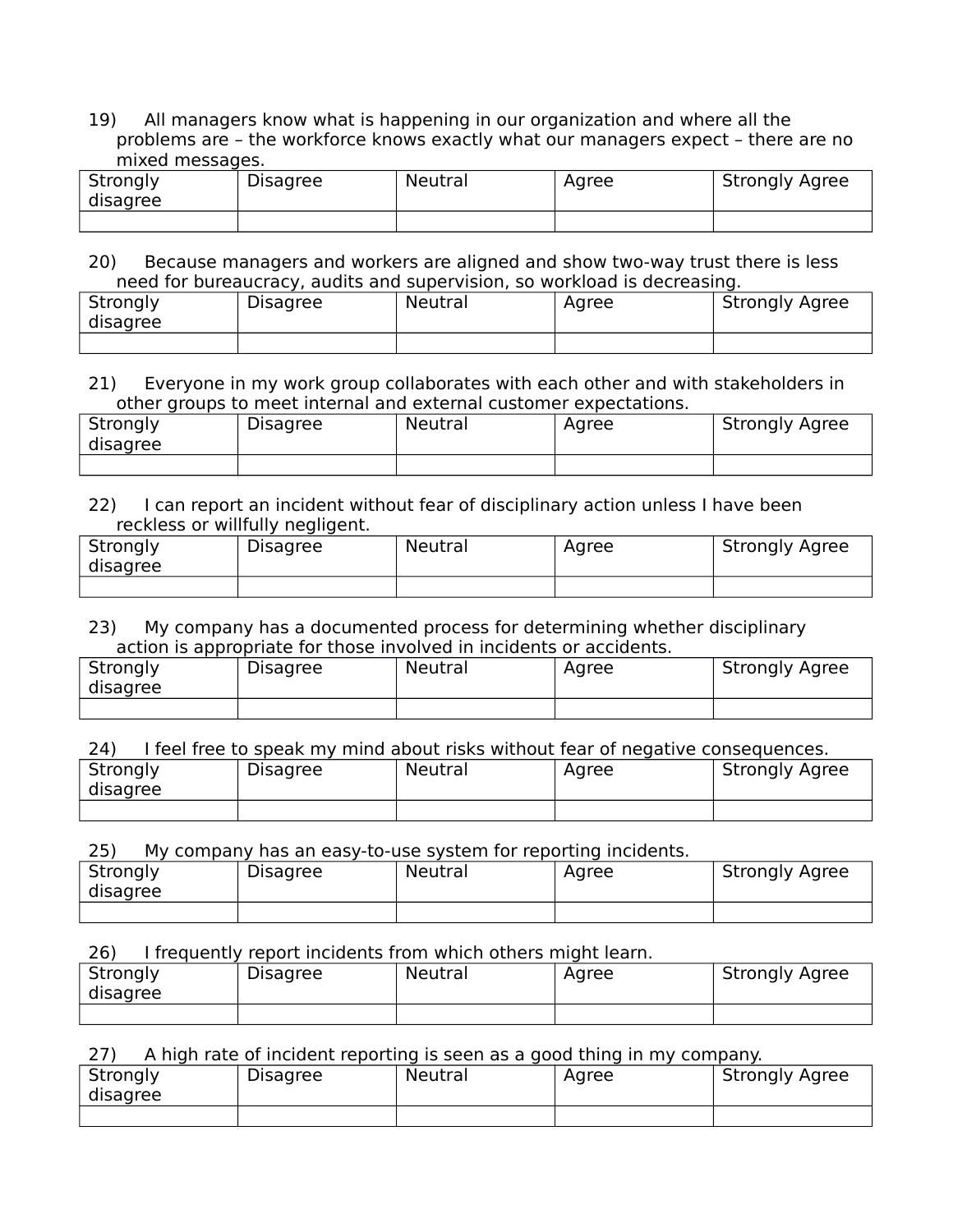# 28) Incident reports are investigated to find root causes and to take preventive actions.

| Strongly<br>disagree | <b>Disagree</b> | Neutral | Agree | <b>Strongly Agree</b> |
|----------------------|-----------------|---------|-------|-----------------------|
|                      |                 |         |       |                       |

29) Incident investigations focus on learning rather than on assigning blame.

| Strongly<br>disagree | <b>Disagree</b> | Neutral | Agree | <b>Strongly Agree</b> |
|----------------------|-----------------|---------|-------|-----------------------|
|                      |                 |         |       |                       |

30) I work proactively with management to identify needs for exceptions to rules before tasks are begun in order to give management sufficient time to assess the risks associated with the exception.

| Strongly<br>disagree | <b>Disagree</b> | Neutral | Agree | <b>Strongly Agree</b> |
|----------------------|-----------------|---------|-------|-----------------------|
|                      |                 |         |       |                       |

#### 31) I comply with the rules while doing a task.

| Strongly<br>disagree | <b>Disagree</b> | Neutral | Agree | <b>Strongly Agree</b> |
|----------------------|-----------------|---------|-------|-----------------------|
|                      |                 |         |       |                       |

#### 32) I work with stakeholders to suggest ways to improve training, tools, processes, procedures and the rules themselves if I see a better way.

| Strongly<br>disagree | <b>Disagree</b> | Neutral | Agree | <b>Strongly Agree</b> |
|----------------------|-----------------|---------|-------|-----------------------|
|                      |                 |         |       |                       |

33) Lessons learned from incidents are widely shared.

| Strongly<br>disagree | Disagree | Neutral | Agree | <b>Strongly Agree</b> |
|----------------------|----------|---------|-------|-----------------------|
|                      |          |         |       |                       |

#### 34) My company actively monitors lessons learned for incidents in other companies and other industries.

| Strongly<br>disagree | <b>Disagree</b> | Neutral | Agree | <b>Strongly Agree</b> |
|----------------------|-----------------|---------|-------|-----------------------|
|                      |                 |         |       |                       |

35) My company actively benchmarks its performance and seeks to learn best practices from competitors and other industries.

| Strongly<br>disagree | <b>Disagree</b> | Neutral | Agree | <b>Strongly Agree</b> |
|----------------------|-----------------|---------|-------|-----------------------|
|                      |                 |         |       |                       |

36) My company has a formal process to review, at least annually, its performance toward its strategic objectives and the effectiveness of its risk management system.

| Strongly | <b>Disagree</b> | <b>Neutral</b> | Aaree | <b>Strongly Agree</b> |
|----------|-----------------|----------------|-------|-----------------------|
| disagree |                 |                |       |                       |